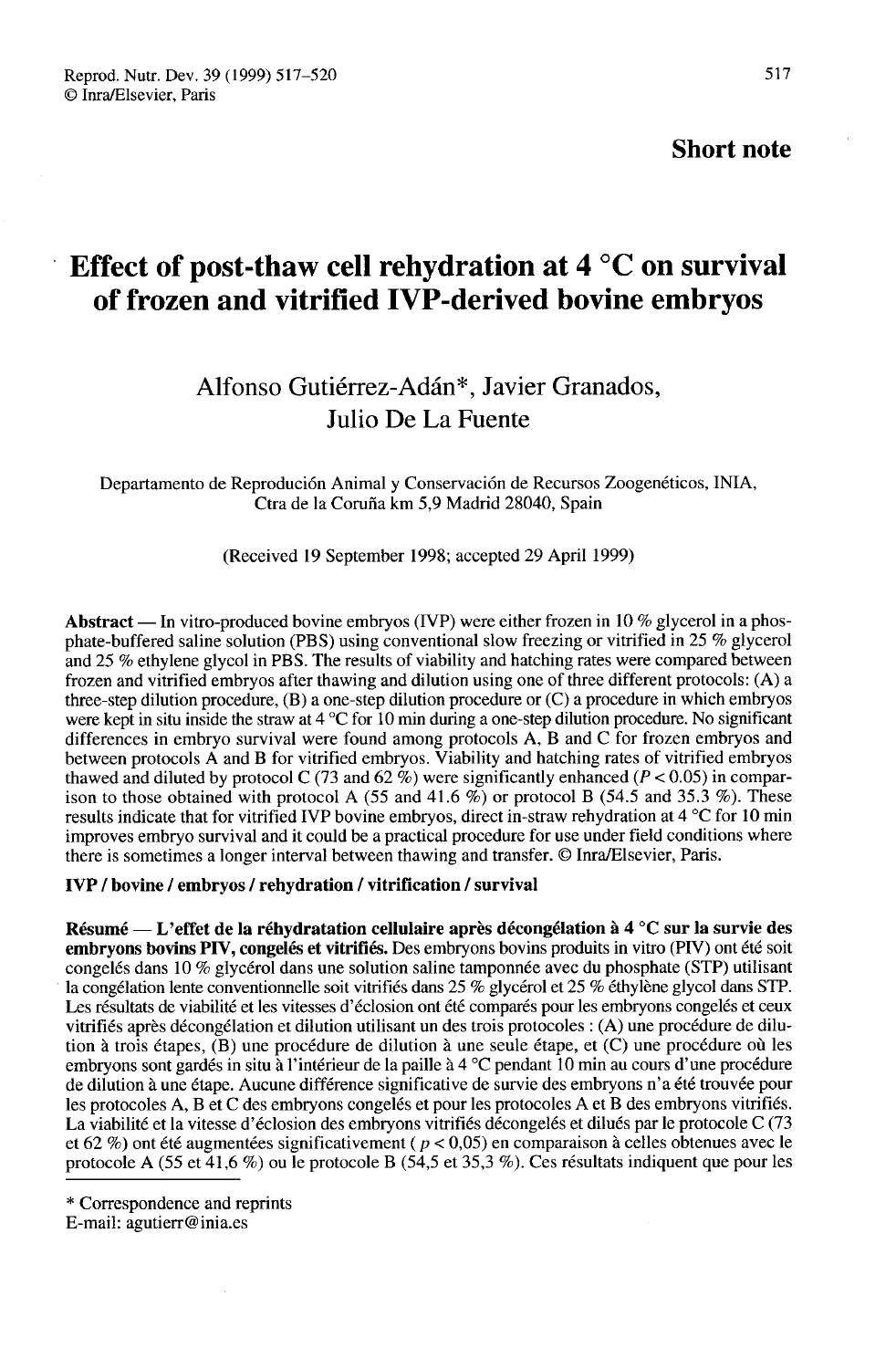embryons bovins vitrifiés PIV, la réhydratation directe dans la paille à 4 °C pendant 10 min améliore la survie des embryons et il pourrait être une procédure pratique pour l'utilisation dans des conditions de terrain où il y a parfois un plus long intervalle entre la décongélation et le transfert. @ Inra/ Elsevier, Paris.

#### PIV / bovin / embryons / post-décongélation / réhydratation

The efficient utilization of in vitro-produced bovine embryos (IVP) requires their successful cryopreservation. In the context of freezing, IVP bovine embryos differ considerably from those produced in vivo, showing an increased sensitivity to chilling and freezing [6]. The vitrification procedure is a simplification of the freezing protocol and it yields a high survival of IVP bovine embryos after thawing [5]. The survival rates of frozen or vitrified IVP bovine embryos, measured as post-thaw development in culture, are, however, lower than those reported for in vivo-derived embryos [9].

Direct transfer of cryopreserved-thawed embryos reduces the time and expense involved in embryo transfer procedures and it offers handling advantages over conventional freezing procedures, which require step-wise removal of the cryoprotectant after thawing [10, 11]. Under field conditions, however, there is sometimes a long time delay between thawing the embryo and its transfer into a recipient. This can have deleterious effects due to the high toxicity of cryoprotectants. We wanted to simplify the thawing procedure in order to facilitate transport and application in field conditions. The aim of this work was to determine the effect of post-thaw cell rehydration at 4 °C on the survival of cryopreserved embryos. For this purpose, we have compared three rehydration protocols on the survival and developmental capacity of frozen and vitrified IVP bovine embryos.

Details of in vitro production and culture of bovine embryos are available elsewhere [2]. Overall, the development from the one cell to the blastocyst stage was 20-30 % in in vitro culture. Only good quality embryos, which had developed into blastocysts on days 7 and 8 after insemination, were used for these experiments. Embryos from each experimental pool were randomly allocated to all treatment groups.

In all experiments, among the six treatment groups, cryoprotectants were dissolved in phosphate-buffered saline (PBS) supplemented with 20 % foetal calf serum (FCS). Embryos were frozen in 10 % glycerol in PBS using a conventional freezing method [8]. Briefly, embryos were equilibrated in 10 % glycerol (Gly) for 10 min at room temperature (20–23  $^{\circ}$ C); during this time they were loaded into 0.25 mL straws. The straws (Minitüb, Germany) were placed directly into a pre-cooled alcohol bath of a programmable freezer at  $-7$  °C (Bio-Cool, FTS Systems, New York, USA). After 2 min,<br>Systems, New York, USA). After 2 min,<br>the straws were seeded and maintained at<br> $-7$  °C for another 8 min. Then, they were<br>cooled to -35 °C at a rate of 0.5 °C·min<sup>-1</sup><br>before being plu the straws were seeded and maintained at  $-7$  °C for another 8 min. Then, they were before being plunged into liquid nitrogen  $(LN_2)$ . cooled to  $-35$  °C at a rate of 0.5 °C $\cdot$ min<sup>-1</sup>

For vitrification, embryos were put into a 10 % Gly solution for 5 min at room temperature ( $17-20$  °C). Afterwards, they were transferred into a  $10\%$  Gly +  $20\%$  ethylene glycol (EG) solution for 5 min; and finally, the embryos were placed in the vitrification solution containing 25 % Gly and 25 % EG for 30 s, and they were introduced into 0.25 mL plastic straws and plunged into LN<sub>2</sub> for storage. Those embryos assigned to the in situ one-step dilution were placed in the straw in one drop  $(50 \mu L)$  of vitrification solution flanked by two columns of a 0.5 M sucrose solution (160  $\mu$ L). Drops were separated by air bubbles.

After 15-20 days of storage in liquid nitrogen, the straws were placed in air for 5-10 s and plunged into a 30 °C water bath for 20 s. After thawing, the cryoprotectant was removed by one of three treatments: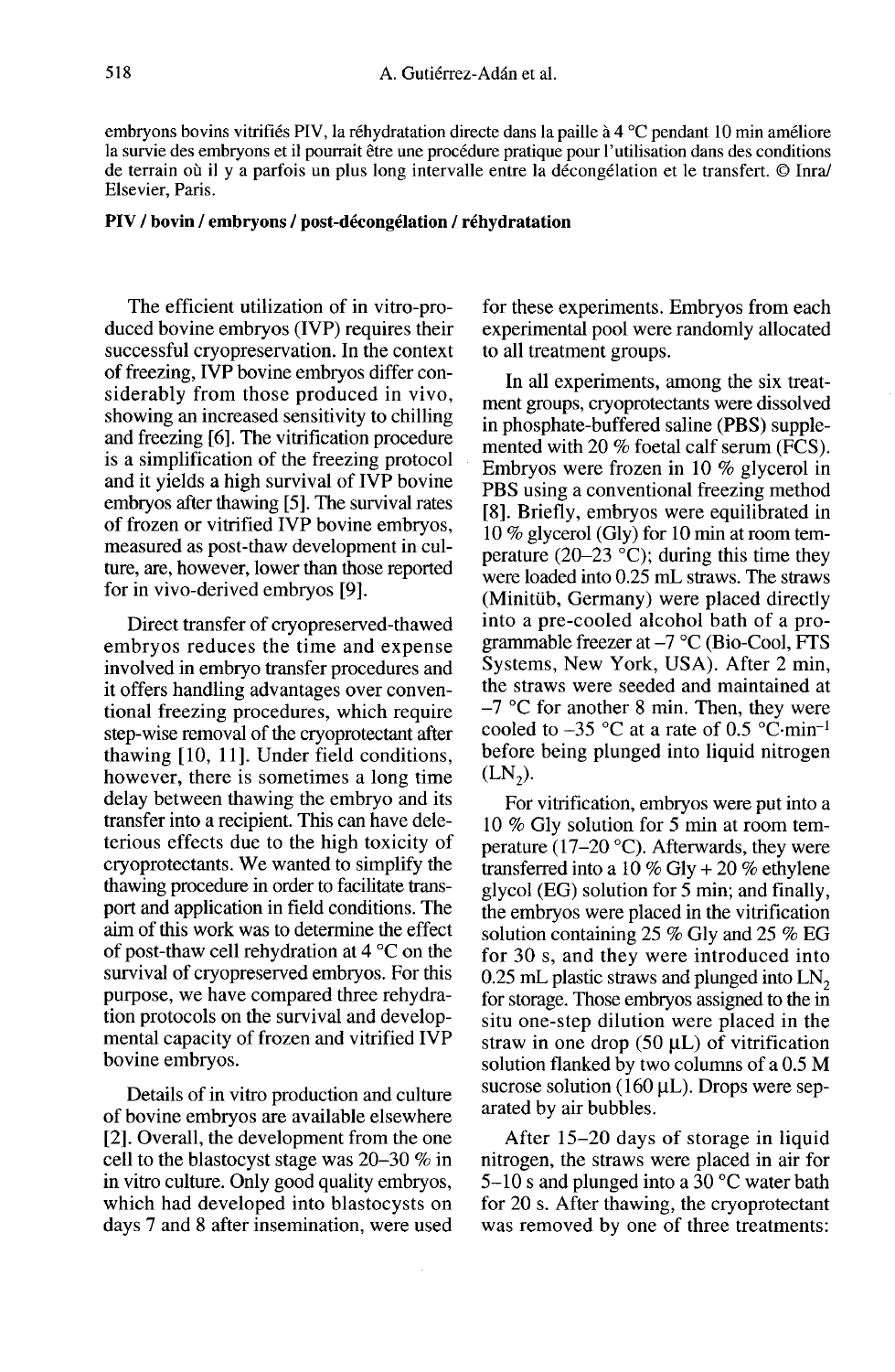(A) a three-step dilution procedure, (B) a one-step dilution procedure and (C) a direct in-straw one-step dilution at 4 °C for 10 min. In the three-step dilution procedure, the cryoprotectant was removed in three steps of decreasing concentrations (50, 25 and 0 % of initial cryoprotectant concentration) in PBS supplemented with 0.3 M sucrose and 10 % FCS (5 min per step) at room temperature. In the one-step procedure, the content of each straw was transferred into a Petri dish with a 0.5 M sucrose solution for 5 min. In the in situ one-step dilution procedure, the straw was shaken three times to mix the liquid columns containing 0.5 M sucrose and the embryo with the vitrification solution. Subsequently, each straw was placed horizontally (to prevent embryo sedimentation and migration to the end of the straw) on the surface of ice for 10 min.

After cryoprotectant removal, the embryos were transferred into a Petri dish, washed with PBS and cultured in vitro in a modified SOF medium (synthetic oviductal fluid medium) [2] supplemented with 10 % FCS medium for 3 days. Embryo appearance was evaluated morphologically once immediately after warming (viability) and the hatching rate was recorded visually after culture in mSOF  $+10\%$  FCS medium for 2–3 days. The differences between the treatments were in mSOF + 10 % FCS medium for 2–3 days.<br>The differences between the treatments were<br>determined by  $\chi^2$  analysis with the Yates<br>correction correction.

For IVP bovine embryos there is no simple protocol for cryopreservation. In this study, freezing and vitrification of IVP bovine embryos were performed using standard protocols reported to yield good embryo survival results. The use of Gly as a permeable cryoprotectant has produced high pregnancy rates [3, 7]; therefore, Gly was selected for our experiment. For the vitrification protocol we have selected a solution consisting of 25 % Gly and 25 % EG. This solution also allowed high in vitro survival rates and high pregnancy rates [1].

Overall, survival rates were higher upon vitrification than upon slow cooling. This agrees with other authors who have

described that vitrification seems to be superior to slow freezing since it better overcomes the increased chilling sensitivity of in vitro-derived embryos [9].

Embryo viability and hatching rates of IVP bovine embryos frozen in 10 % Gly did not vary among thawing procedures  $(fig$ ure 1). However, with vitrified embryos, the in situ one-step removal at 4 °C improved both viability and hatching rates significantly (72 and 62 % respectively;  $P < 0.05$ ) in comparison to one-step removal (54.5 and 35 %) or three-step removal (55 and 41 %) (figure 2,  $P < 0.05$ ).

Under field conditions, the time between thawing and transfer to the recipient is sometimes long, allowing the embryos to be in contact with the cryoprotectant during a non-desirable period. It has been suggested that during the dilution of permeable cryoprotectants the process of post-thaw cell rehydration is more important for the viability of embryos than the chemical toxicity of cryoprotectants [4]. Sucrose facilitates the removal of intracellular cryoprotectants during dilution and reduces chemical toxicity of cryoprotectants by causing embryos to shrink rapidly and by maintaining a high osmotic pressure in the extracellular medium. At 4 °C, the cryoprotectant per-



**Figure 1.** Viability and hatching rates of in vitroproduced bovine blastocysts following freezing in glycerol and thawing in three different treatments:  $(A)$  a three-step dilution procedure,  $(B)$  a one-step dilution procedure and  $(C)$  a procedure in which embryos were kept in situ inside the straw at 4  $\degree$ C for 10 min during a one-step dilution procedure. Data represent means  $\pm$  SD of three or more replicates. Numbers inside the bars are the numbers of embryos in each group.